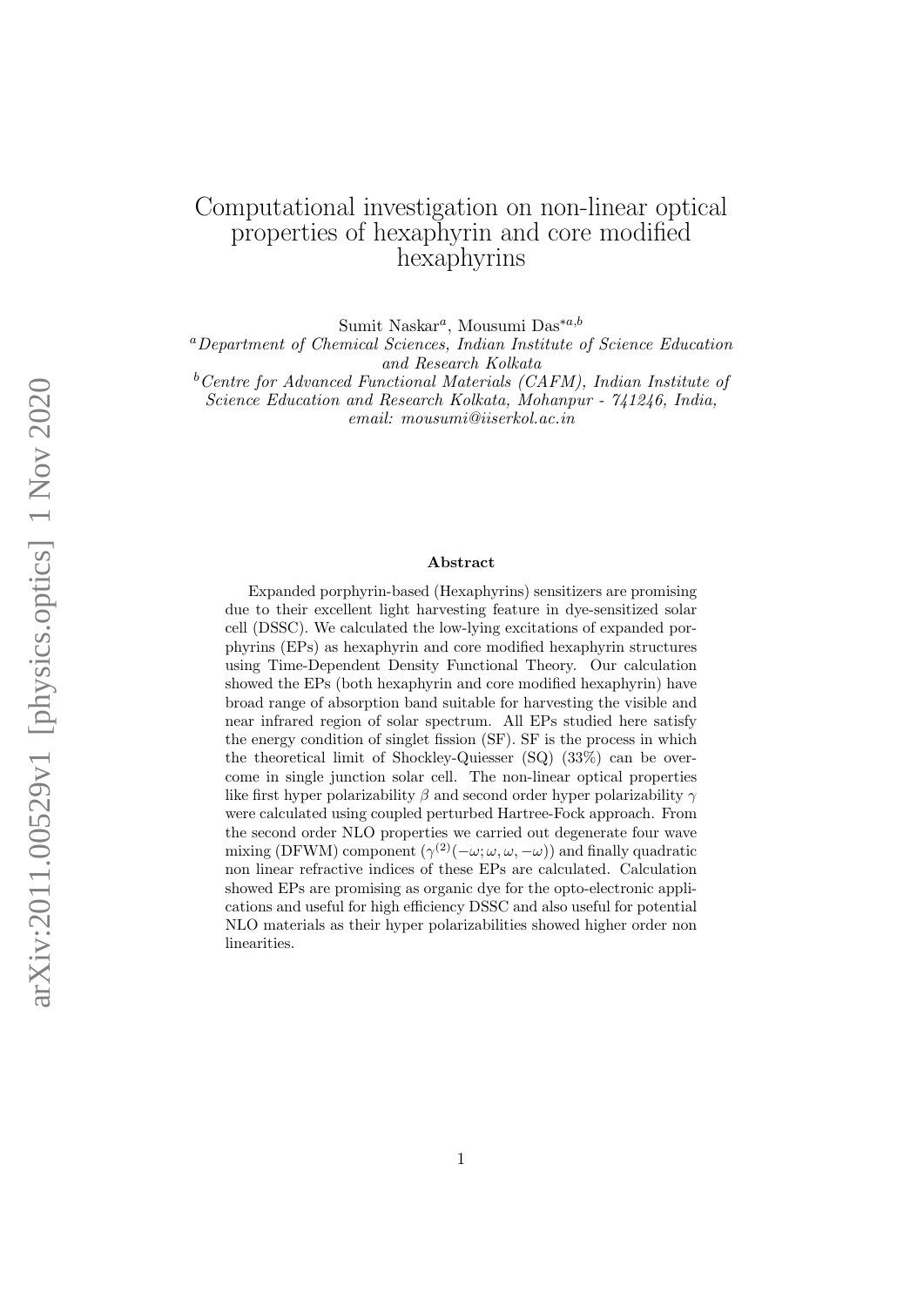### 1 INTRODUCTION

The organic conjugated molecules with diverse  $\pi$  electronic cloud delocalised all over are capable of showing various linear and non-linear optical (NLO) responses. Energy ordering of low-lying excited states of conjugated organic molecules show promise in the field of singlet fission  $(SF)^{1,2}$  $(SF)^{1,2}$  $(SF)^{1,2}$  SF is a multiexciton generation process in which from one excited singlet exciton two triplet excitons are generated. The generation of multiple excitons at a time overcomes the Shockley-Queisser (SQ) theoretical limit ( $\sim 33\%$ ) of photoconversion efficiency in single junction solar-cells.[3](#page-13-2) The energy criteria for SF is developed by Paci et al. in 2006 as:<sup>[4](#page-13-3)</sup>

<span id="page-1-0"></span>
$$
2E(T_1 - S_0) \le E(S_1 - S_0) \tag{1}
$$

and

<span id="page-1-1"></span>
$$
2E(T_1 - S_0) < E(T_2 - S_0) \tag{2}
$$

The first condition [1](#page-1-0) provides the essential energy condition for the formation of two triplet excitons out of one singlet exciton. The second condition [2](#page-1-1) nullify the triplet-triplet annihilation (TTA).

The non-linear optical response to applied electric fields is described in terms of the hyperpolarizabilities of the molecules. The effort was made earlier to calculate the first order hyperpolarizability in organic polar molecules due to their application in modulation of electro-optic effect, sensing, imaging, microfabrication and many more.<sup>[5,](#page-13-4) [6](#page-13-5)</sup> The higher order nonlinearity was measured using  $Z$  scan method in crystals and also in molecules.<sup>[7,](#page-13-6)8</sup> Second and third order dynamic nonlinearity was theoretically observed recently in sev-eral acid derivatives.<sup>[9](#page-14-1)</sup>

In recent times porphyrin and metalloporphyrins are subject of immense interest due to their large non-linear responses such as third harmonic generation (THG) and two-photon absorption (TPA) cross sections,  $^{10,11}$  $^{10,11}$  $^{10,11}$  $^{10,11}$  $^{10,11}$  In this regard, expanded form of porphyrins (EPs) attract a considerable attention in recent times due to their interesting linear and nonlinear optical responses.[12](#page-14-4) Unlike porphyrin, EPs have more than four pyrrole rings or meso-links. It is also noted that number of pyrrole rings and meso-links in EPs guides their absorption spectra covering the entire visible range. EPs may have twisted geometry and possess 4n as well as  $4n+2$   $\pi$ -electrons. Theoretical study based on correlated model shows EPs possessing  $4n+2$ electrons have large two-photon absorption than that of 4n electrons.<sup>[12](#page-14-4)</sup>

In this paper, hexaphyrin, core modified hexaphyrin such as Nihexaphyrin, Cu-hexaphyrin, and Au-hexaphyrin are considered to calculate linear and nonlinear optical properties. In modified hexaphyrin structures, the metals at the center in EPs provide a perturbation to the systems. The energy ordering the low-lying excited states in singlet and triplet subspaces are reported. Our calculation showed that all the EPs satisfy the first condition of S[F1,](#page-1-0)however the second condition of S[F2](#page-1-1) is not satisfied. If one can tune the TTA cross section judicially then these material can be used as potential SF materials.

The non-linear optical properties of these systems both in presence of frequency  $(\omega)$  and absence of it. From second order hyperpolarizability the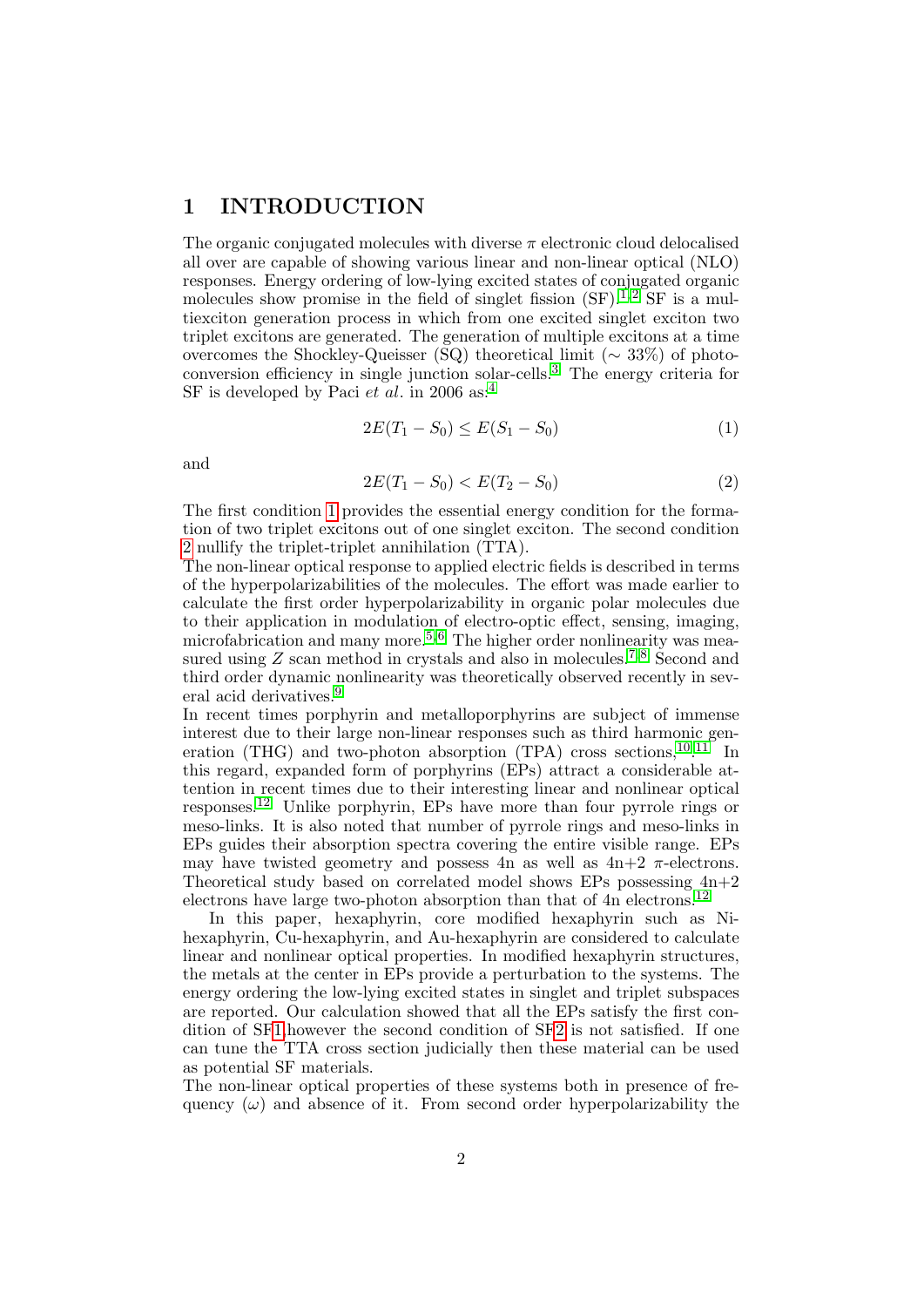

<span id="page-2-0"></span>Figure 1: Hexaphyrin(a) and core modified hexaphyrin systems(b− d) studied

quadratic nonlinear refractive index  $n_2$  of these molecules are calculated which may help to modulate the frequency control over LASER emission.<sup>[13](#page-14-5)</sup> The sign of  $n_2$  helps to identify the one or two photon frequency dominance. If the sign of  $n_2$  is positive, two photon frequency dominates over one photon frequency and vice versa.

## 2 COMPUTATIONAL APPROACH

These molecules hexaphyrin (a), core modified hexaphyrin such as Nihexaphyrin  $(b)$ , Cu-hexaphyrin  $(c)$ , and Au-hexaphyrin  $(c)$  shown in Fig. [1](#page-2-0) are first optimized in  $Gaussian09^{14}$  $Gaussian09^{14}$  $Gaussian09^{14}$  based on density functional theory (DFT) with B3LYP exchange correlation functional.<sup>[15,](#page-14-7) [16](#page-14-8)</sup> The basis set used in optimization for C, H, N and O atoms is  $6-31G(d,p)$  while LANL2DZ basis set is used for metal atoms like Ni, Cu and Au. The low-lying excited states in singlet and triplet subspaces are calculated on these optimized molecular structures( $\mathbf{a} - \mathbf{d}$ ) through Time Dependent Density Functional Theory (TDDFT).<sup>[17](#page-15-0)</sup> The polarizabilities of a molecule is defined as a response to the applied electric field  $(\vec{\epsilon})$  which induces a dipole moment $(\vec{\mu})$ . The perturbed Hamiltonian  $(H')$  due to electric field is defined as  $\overrightarrow{H'} = \overrightarrow{\mu} \cdot \overrightarrow{\epsilon}$ . The total energy modified due to such perturbation can be written in Taylor's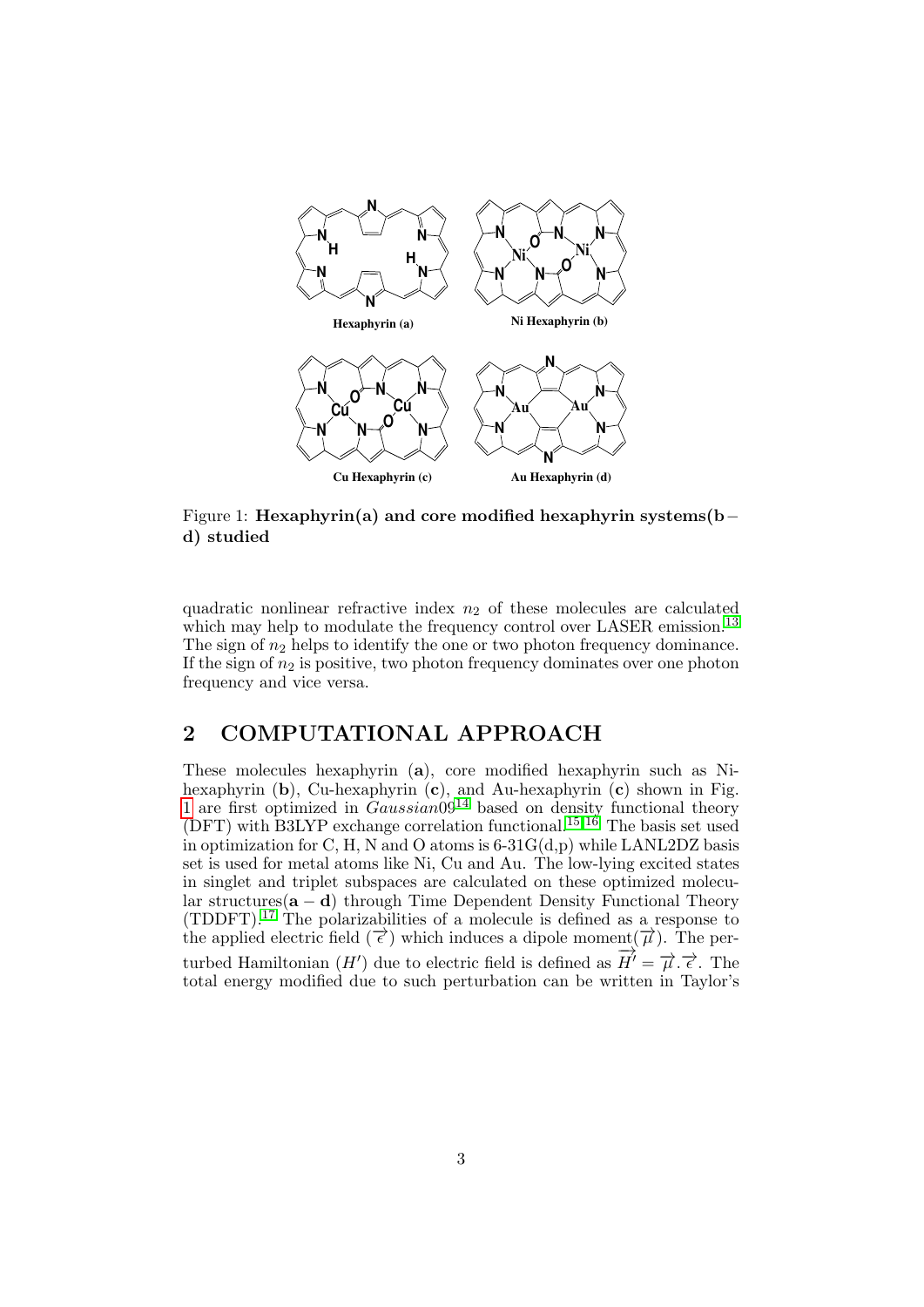series as:

<span id="page-3-0"></span>
$$
E(\vec{\epsilon}) = E(0) + \sum_{i} \left(\frac{\partial E}{\partial \epsilon_{i}}\right) \epsilon_{i} + \frac{1}{2} \sum_{i} \sum_{j} \left(\frac{\partial^{2} E}{\partial \epsilon_{i} \partial \epsilon_{j}}\right) \epsilon_{i} \epsilon_{j}
$$

$$
+ \frac{1}{6} \sum_{i} \sum_{j} \sum_{k} \left(\frac{\partial^{3} E}{\partial \epsilon_{i} \partial \epsilon_{j} \partial \epsilon_{k}}\right) \epsilon_{i} \epsilon_{j} \epsilon_{k} + \frac{1}{24} \sum_{i} \sum_{j} \sum_{k} \sum_{l}
$$

$$
\times \left(\frac{\partial^{4} E}{\partial \epsilon_{i} \partial \epsilon_{j} \partial \epsilon_{k} \partial \epsilon_{l}}\right) \epsilon_{i} \epsilon_{j} \epsilon_{k} \epsilon_{l} + \dots \tag{3}
$$

The second term in Eqn. [3](#page-3-0) on the R.H.S determines the  $i^{th}$  component of dipole moment and defined as:

$$
\mu_i = -\left(\frac{\partial E}{\partial \epsilon_i}\right) \tag{4}
$$

The higher order terms in the R.H.S will give linear polarizability  $\alpha_{ij}$ , first hyper polarizability  $\beta_{ijk}^{(1)}$  and second hyper polarizability  $\gamma_{ijkl}^{(2)}$  defined as:

$$
\alpha_{ij} = -\left(\frac{\partial^2 E}{\partial \epsilon_i \partial \epsilon_j}\right) \tag{5}
$$

$$
\beta_{ijk} = -\left(\frac{\partial^3 E}{\partial \epsilon_i \partial \epsilon_j \partial \epsilon_k}\right) \tag{6}
$$

and

$$
\gamma_{ijkl}^{(2)} = -\left(\frac{\partial^4 E}{\partial \epsilon_i \partial \epsilon_j \partial \epsilon_k \partial \epsilon_l}\right) \tag{7}
$$

The isotropic average of polarizability given by  $\alpha_{avg} = \frac{1}{3}$  $\frac{1}{3}(\alpha_{XX}+\alpha_{YY}+\alpha_{ZZ}),$ First hyperpolarizability  $\beta$  and second hyperpolarizability  $\gamma$  calculated in static condition using finite electric field of 0.001 a.u. .

In presence of a time-dependent electric field  $E = E_0 + E_{\omega} \cos(\omega t)$ , the above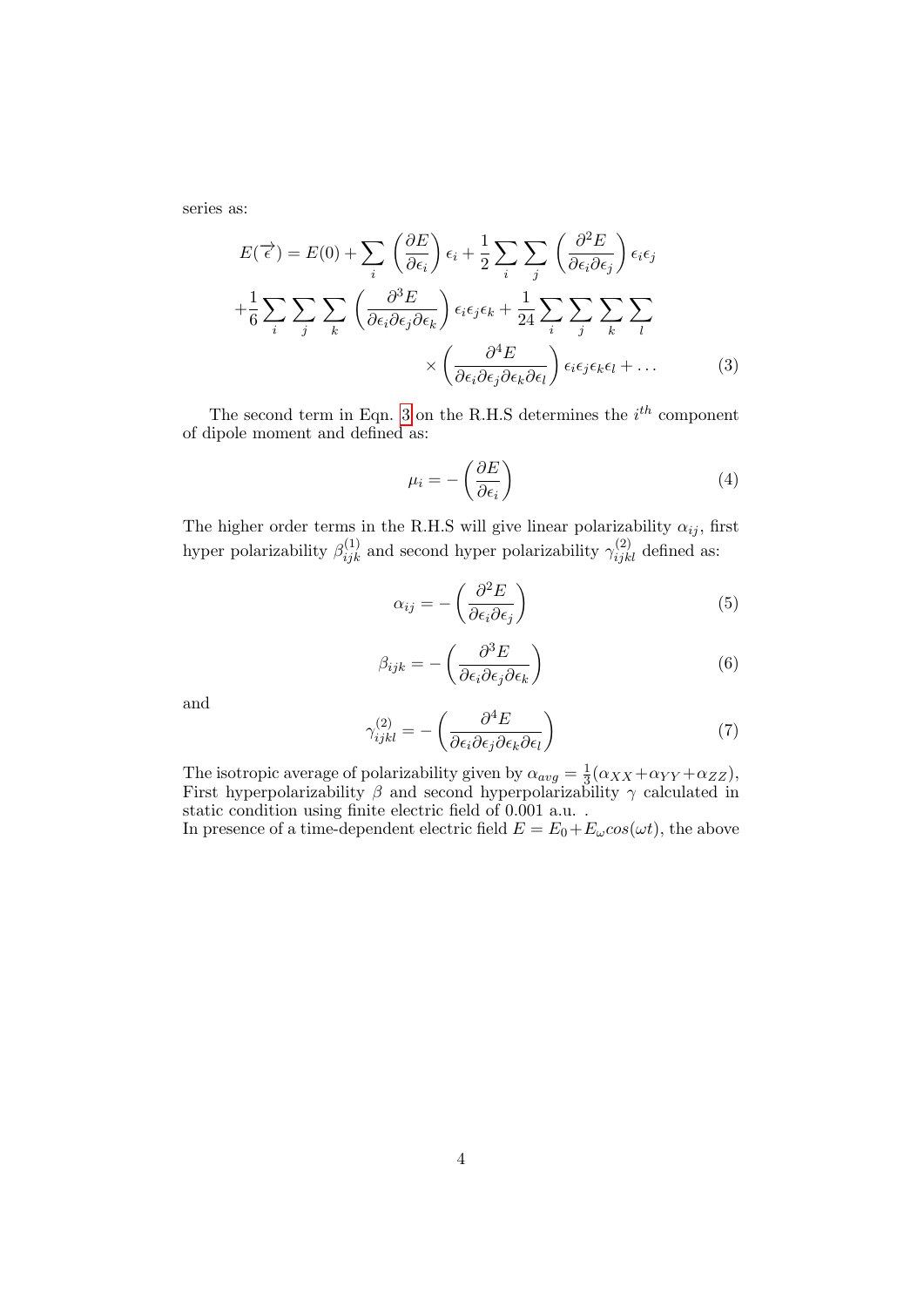Eqn. [3](#page-3-0) can be rewritten as: $^{18}$  $^{18}$  $^{18}$ 

$$
E(\vec{\epsilon}) = E(0) + \alpha_{ij}(0;0)\epsilon_{0\mu} + \alpha_{ij}(-\omega;\omega)\epsilon_{\omega j}cos(\omega t) + \frac{1}{2}\beta_{ijk}(0;0,0)\epsilon_{0j}\epsilon_{0k} + \frac{1}{4}\beta_{ijk}(0;\omega,-\omega)\epsilon_{\omega j}\epsilon_{\omega k} + \beta_{ijk}(-\omega;0,\omega)\epsilon_{0j}\epsilon_{\omega k}cos(\omega t) + \frac{1}{4}\beta_{ijk}(-2\omega;\omega,\omega) + \frac{1}{6}\gamma_{ijkl}^{(2)}(0;0,0,0)\epsilon_{0j}\epsilon_{0k}\epsilon_{0l} + \frac{1}{2}\gamma_{ijkl}^{(2)}(-\omega;\omega,0,0)\epsilon_{\omega j}\epsilon_{0k}\epsilon_{0l}cos(\omega t) + \frac{1}{8}\gamma_{ijkl}^{(2)}(-\omega;\omega,-\omega,\omega)\epsilon_{\omega j}\epsilon_{\omega k}\epsilon_{\omega p}cos(\omega t) + \frac{1}{4}\gamma_{ijkl}^{(2)}(-2\omega;\omega,\omega,0)\epsilon_{\omega\mu}\epsilon_{\omega\nu}\epsilon_{0p}cos(2\omega t) + \frac{1}{4}\gamma_{ijkl}^{(2)}(0;\omega,-\omega,0)\epsilon_{\omega\mu}\epsilon_{\omega\nu}\epsilon_{0p}cos(2\omega t) + \frac{1}{24}\gamma_{ijkl}^{(2)}(-3\omega;\omega,\omega,\omega)\epsilon_{\omega\mu}\epsilon_{\omega\nu}\epsilon_{0p}cos(3\omega t)
$$
\n(8)

Coupled perturbed Hartree-Fock method implemented in gaussian09 is used to calculate frequency independent and frequency dependent linear and non-linear coefficients. Static second order hyper polarizability  $\gamma^{(2)}(0;0,0,0)$ and frequency dependent dc-Kerr coefficients  $(\gamma^{(2)}(-\omega; \omega, 0, 0))$ , the electric field induced second harmonic (EFISH)  $(\gamma^{(2)}(-2\omega;\omega,0,0))$  and degenerate four wave mixing(DFWM),  $\gamma^{(2)}(-\omega;\omega,-\omega,\omega)$  are calculated. In case of Dc-Kerr one measures  $\gamma_k^{(2)} = \frac{3}{2}$  $\frac{3}{2}(\gamma_{\parallel} - \gamma_{\perp}),^{19}$  $\frac{3}{2}(\gamma_{\parallel} - \gamma_{\perp}),^{19}$  $\frac{3}{2}(\gamma_{\parallel} - \gamma_{\perp}),^{19}$  where

$$
\gamma_{\parallel} = \frac{1}{15} \sum_{\xi \eta} \{ \gamma_{\xi \xi \eta \eta} + \gamma_{\xi \eta \eta \xi} + \gamma_{\xi \eta \xi \eta} \} \tag{9}
$$

and

$$
\gamma_{\perp} = \frac{1}{15} \sum_{\xi \eta} \{ 2\gamma_{\xi \eta \eta \xi} - \gamma_{\xi \xi \eta \eta} \} \tag{10}
$$

where  $\eta, \xi = x, y, z$  and  $\gamma_{\parallel}$  is the second hyper polarizability when the field is parallely polarized and  $\gamma_{\perp}$  is the second hyper polarizability when the field is perpendicularly polarized.

$$
\gamma_{DFWM}^{(2)}(-\omega;\omega,-\omega,\omega) \approx \frac{1}{3}\gamma_k^{(2)}(-2\omega;\omega,\omega,0) + \gamma_k^{(2)}(-\omega;\omega,0,0) -\frac{1}{3}\gamma_k^{(2)}(0;0,0,0) \tag{11}
$$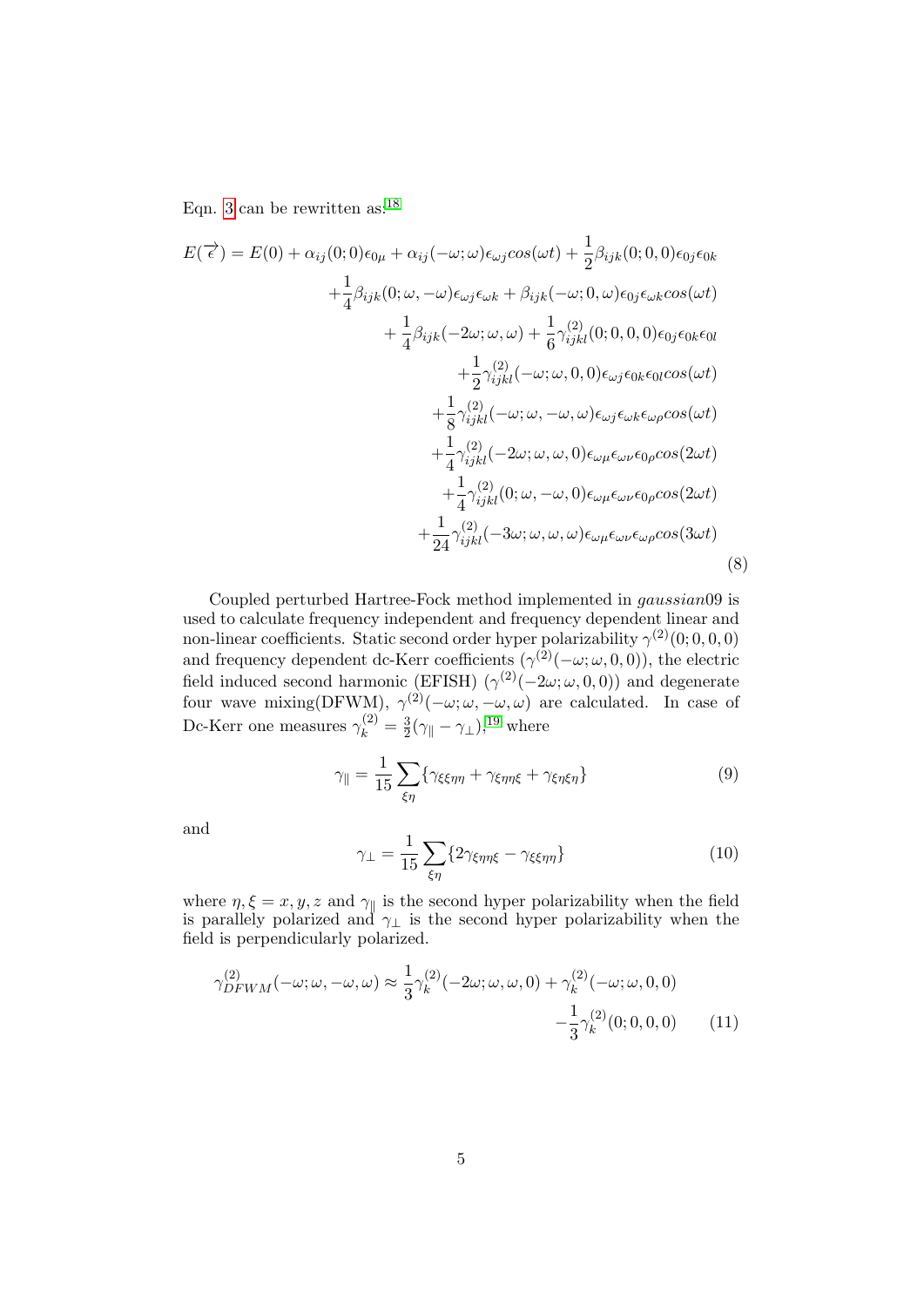as  $\gamma_k^{(2)} = \frac{3}{2}$  $\frac{3}{2}(\gamma_{\parallel} - \gamma_{\perp})$  equation 8 can be written as:

$$
\gamma_{DFWM}^{(2)}(-\omega; \omega, -\omega, \omega) \approx \frac{1}{2} \{ \gamma_{\parallel}^{(2)}(-2\omega; \omega, \omega, 0) - \gamma_{\perp}^{(2)}(-2\omega; \omega, \omega, 0) \} \n+ \frac{3}{2} \{ \gamma_{\parallel}^{(2)}(-\omega; \omega, 0, 0) - \gamma_{\perp}^{(2)}(-\omega; \omega, 0, 0) \} \n- \frac{1}{2} \{ \gamma_{\parallel}^{(2)}(0; 0, 0, 0) - \gamma_{\perp}^{(2)}(0; 0, 0, 0) \} \tag{12}
$$

Finally from DFWM properties quadratic non-linear refractive index can be calculated using the formula:

$$
n_2\left(\frac{cm^2}{W}\right) = 8.28 \times 10^{-23} \gamma_{DFWM}^{(2)}(-\omega; \omega, -\omega, \omega)(a.u.).
$$
 (13)

### 3 RESULTS AND DISCUSSION:

### 3.1 TD-DFT results for expanded porphyrin systems

The optical properties of these systems are calculated theoretically(Fig[:2\)](#page-7-0) has an agreement with the experimental results [1.](#page-6-0) Use of metal center in-creases the charge transfer process<sup>[20](#page-15-3)</sup> thus the  $\Delta_{ST}$  gap can be theoretically tune to exhibit various optical processes.Expanded monomer with carbazole as donor and -COOH as acceptor shows maximum absorption peak near 501 nm which matches the experimental value for normal porphyrin with same D-A.[21](#page-15-4) Use of D-porphyrin-COOH network minimizes the recombination procedure and helps to transfer photo generated charge carriers.[22](#page-15-5) TDDFT calculation shows broad absorption bands of these molecules which can be used to harvest solar energy in visible and infrared region. Small  $\Delta_{ST}$  gap is useful for reverse intersystem crossing as it was found in our previous cal-culation<sup>[23](#page-15-6)</sup> and it is useful to the fabrication of organic light emitting diodes (OLED) which demands RISC. As the energy gap  $\Delta_{ST}$  computed between  $0.7 \text{ eV}$  to  $0.91 \text{ eV}$  the singlet state can be repopulated by the triplets thermally. Experimental values for maximum absorption as in case of hexaphyrin shows peaks at 568 nm, 720 nm, 900 nm and  $1018 \text{ nm}^{24-26}$  $1018 \text{ nm}^{24-26}$  $1018 \text{ nm}^{24-26}$  where the experiment was done in dicholoromethane (DCM) solution and the end group is substituted with fluorobenzene. For b and c the end group substitution and solution phase during UV/vis calculation are same. For b the absorption peaks are found at  $362$  nm,  $454$  nm,  $521$  nm,  $577$  nm and  $684$  nm<sup>[27](#page-16-0)</sup> and for c the peaks are at 400 nm, 610 nm, 920 nm and 1080 nm.<sup>[28](#page-16-1)</sup> For d the solution is still DCM but now the meso positions of the hexaphyrin system are substituted by fluorobenzene and the  $\beta$  positions are substituted with phenyl group have absorption peaks at 390 nm, 500 nm, 680 nm, 810 nm and 1210 nm.[29](#page-16-2) All these values are in good agreement with our computed value[s1](#page-6-0) The one photon gap  $S_0 - S_1$  for these molecules are higher in energy from 0.0-0.5 eV with respect to  $2(S_0 - T_1)$ . The TDDFT calculation shows few values of  $S_0-S_1$  below the values we report with zero oscillator strength, thus we neglected them. So, all the molecule studied here shows satisfactory energy condition which can validate SF, however the second condition is not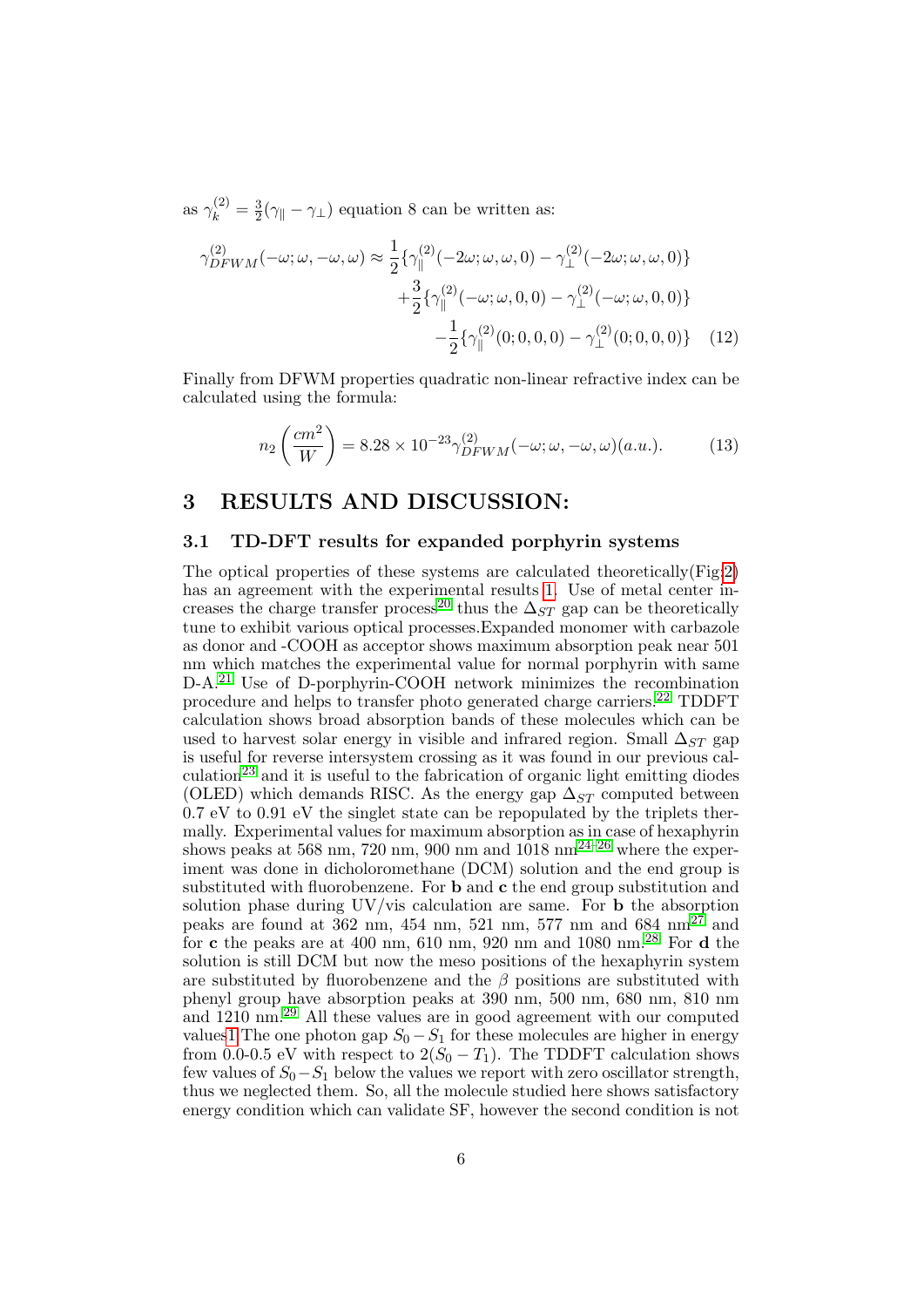satisfied [2.](#page-1-1) These materials can be used to improve the photo-conversion efficiency of single junction solar cell by producing multiple excitons at a time. Thus they are capable of both harvestation of solar spectrum in visible and infrared region as well as SF materials to improve the performance of single junction solar cell by crossing SQ limit.

The emission spectra calculated in TDDFT method reveals that for molecule a and c there is high value of fluorescence intensity, but for molecule b and d the intensity is feeble (Fig[:3\)](#page-7-1). The Stoke's shift for molecule a and c is minimal (5 and 16 nm respectively) which indicates that the excitation energy is almost completely emitted giving rise to the high fluorescence intensity(Table[:1\)](#page-6-0). For molecule b and the the shift is high (381 and 566 nm respectively) which implies loss of energy between excitation and emission(Table[:1\)](#page-6-0).

| Molecule    | $S_1$ | $T_n$ | $\rm f$ | Experimental   | Stoke's shift |
|-------------|-------|-------|---------|----------------|---------------|
|             | (eV)  | (eV)  |         | $S_1$ (eV)     | (nm)          |
|             | 1.44  | 0.53  | 0.031   | 1.22           |               |
|             | 1.63  | 0.84  | 0.001   | 1.38           |               |
| a           | 2.44  |       | 0.415   | 1.72           | 5             |
|             | 2.54  |       | 0.720   | $2.18^{24-26}$ |               |
|             | 2.82  |       | 0.818   |                |               |
|             | 1.32  | 0.41  | 0.031   | 1.81           |               |
|             | 2.09  | 0.57  | 0.075   | 2.15           |               |
| b           | 2.13  |       | 0.105   | 2.38           | 381           |
|             | 2.24  |       | 0.329   | 2.73           |               |
|             | 2.80  |       | 0.161   | $3.42^{27}$    |               |
|             | 1.44  | 0.72  | 0.040   | 1.15           |               |
|             | 1.58  | 0.82  | 0.030   | 1.35           |               |
| $\mathbf c$ | 1.66  |       | 0.006   | 2.03           | 16            |
|             | 2.31  |       | 0.222   | $3.10^{28}$    |               |
|             | 1.18  | 0.48  | 0.040   | 1.02           |               |
|             | 2.07  | 0.58  | 0.263   | 1.53           |               |
| $\mathbf d$ | 2.20  |       | 0.337   | 1.82           | 566           |
|             | 3.13  |       | 0.031   | 2.48           |               |
|             |       |       |         | $3.18^{29}$    |               |

<span id="page-6-0"></span>Table 1: TD-DFT results of expanded porphyrin monomer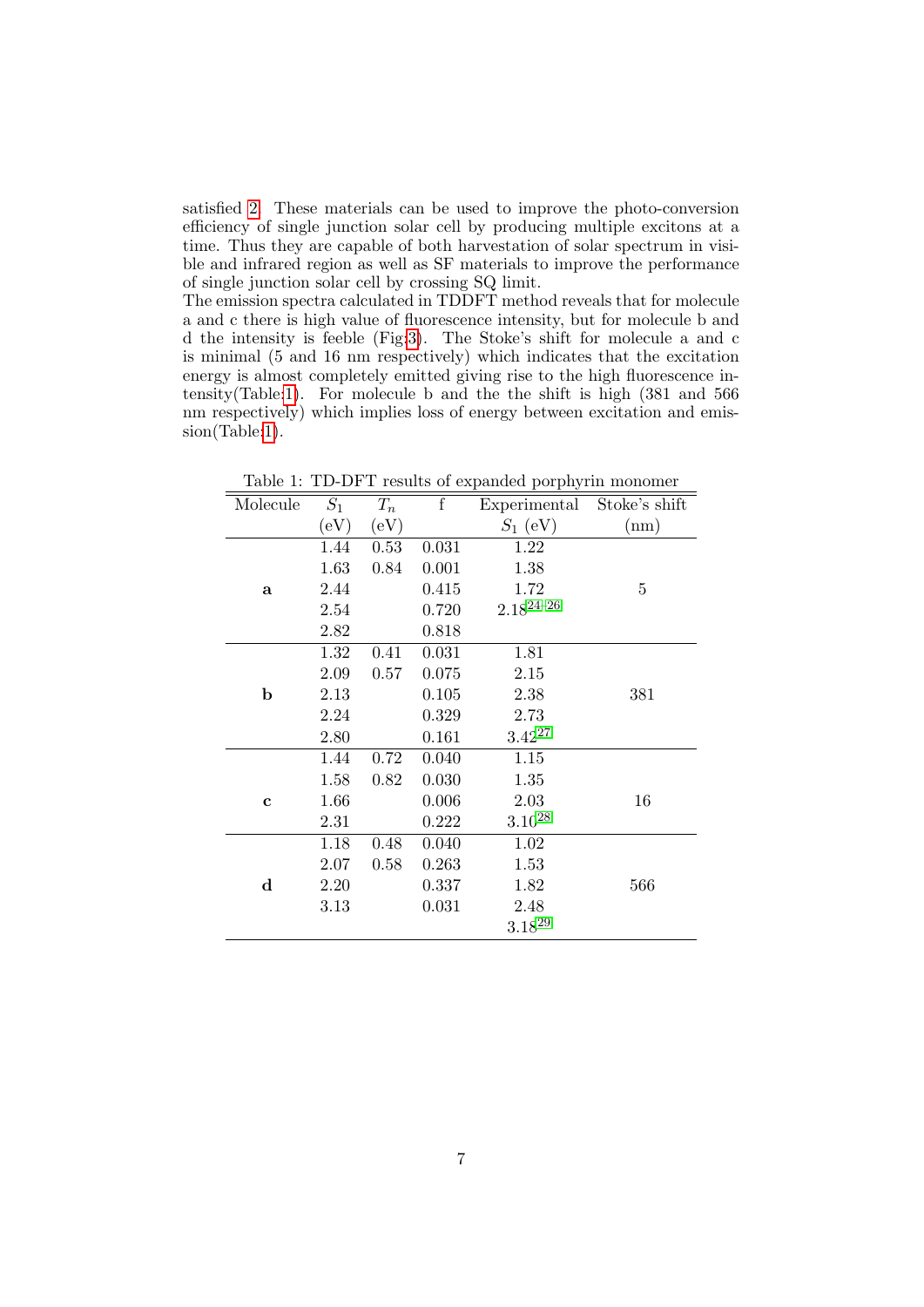

<span id="page-7-0"></span>Figure 2: Computed UV-vis spectra for hexaphyrin systems



<span id="page-7-1"></span>Figure 3: Computed emission spectra for hexaphyrin systems

### <span id="page-7-2"></span>3.2 Computed NLO properties

The NLO properties are calculated using coupled perturbed Hartree-Fock method. The frequency dependent calculation (done for the frequencies where the experimental absorption peaks are found to be maximum) shows extended nature of higher order non linearities. The reason behind choosing the frequency where the maximum absorption takes place is due reason that at these frequency the phase matching occurs which is the essential criteria for any NLO phenomenon. It can be shown from our calculation that the  $\alpha_{avg}$  values for a increased with frequency but the nonlinearity coming for the systems b, c and d (Fig[:3.2](#page-7-2) and table[:2,](#page-10-0)table[:3\)](#page-10-1). The  $\beta$  and  $\gamma$  values are increased due to the application of core modificatio[n2,](#page-10-0)[3.](#page-10-1) The quadratic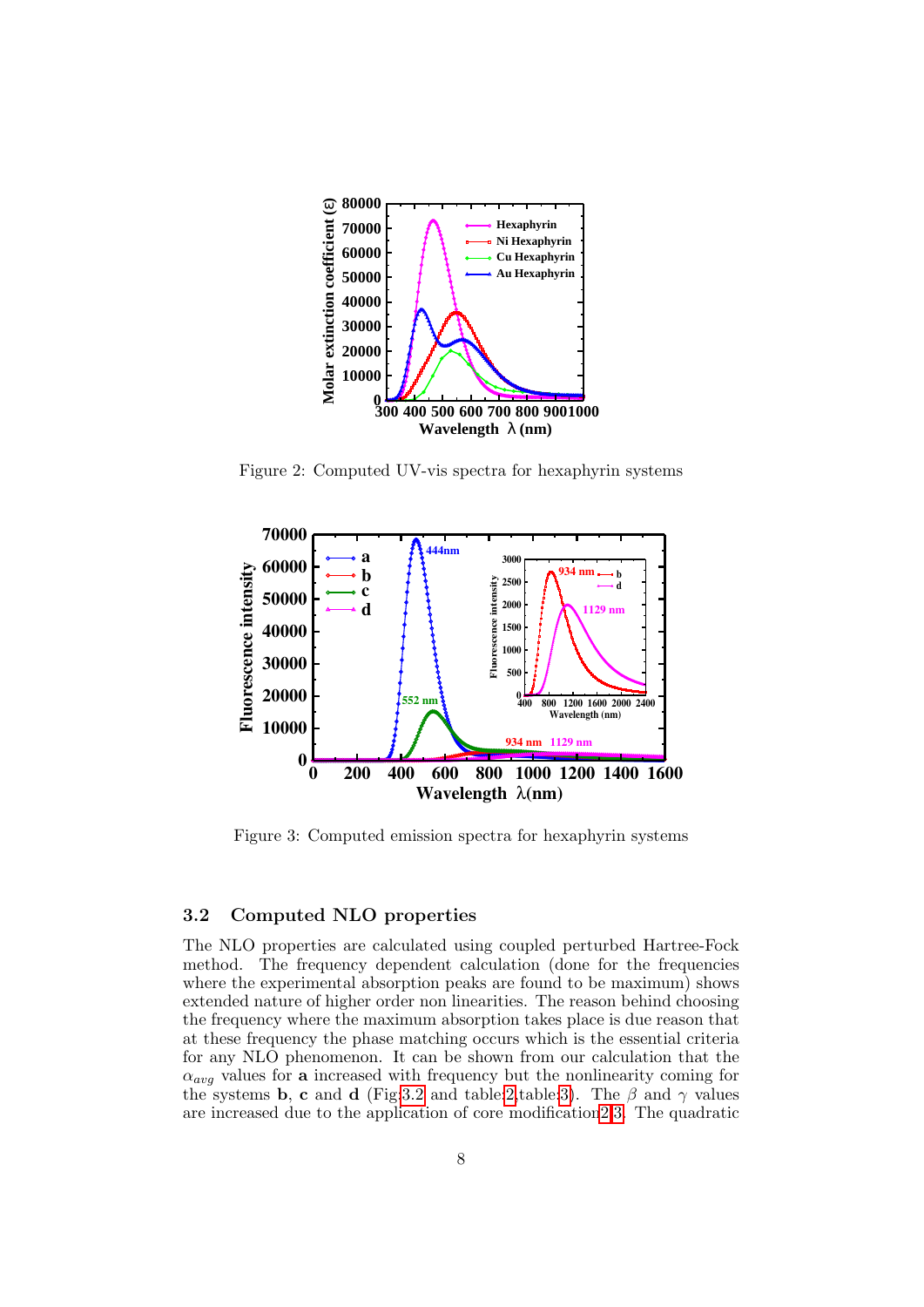non linear refractive index shows both positive and negative values (Fig[:3.2](#page-8-0) and table[:4\)](#page-11-0) which can be used to modulate LASER frequency for both one and two photon absorption.



<span id="page-8-0"></span>Figure 4: Frequency dependent polarizability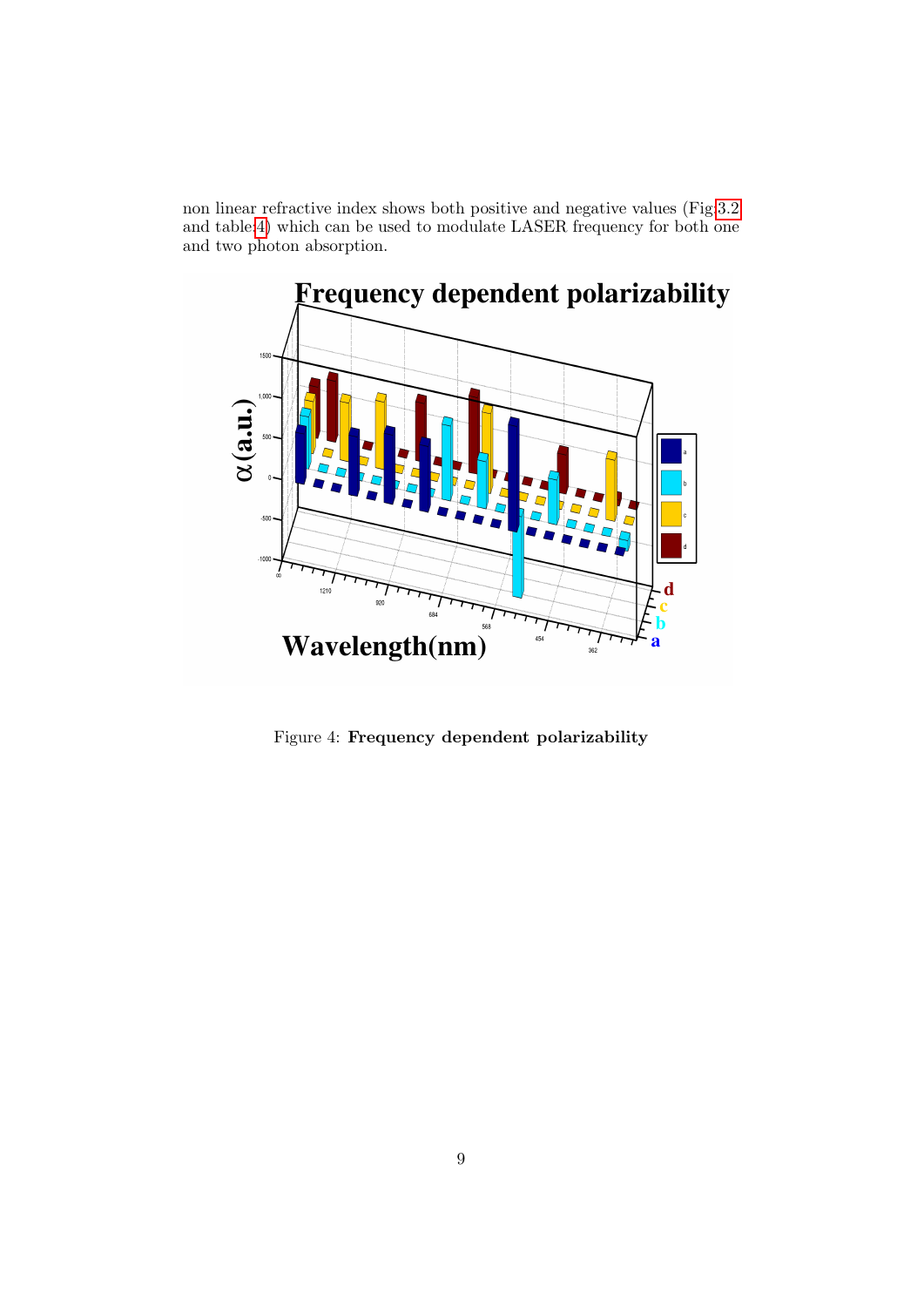

Figure 5: Frequency dependent quadratic refractive index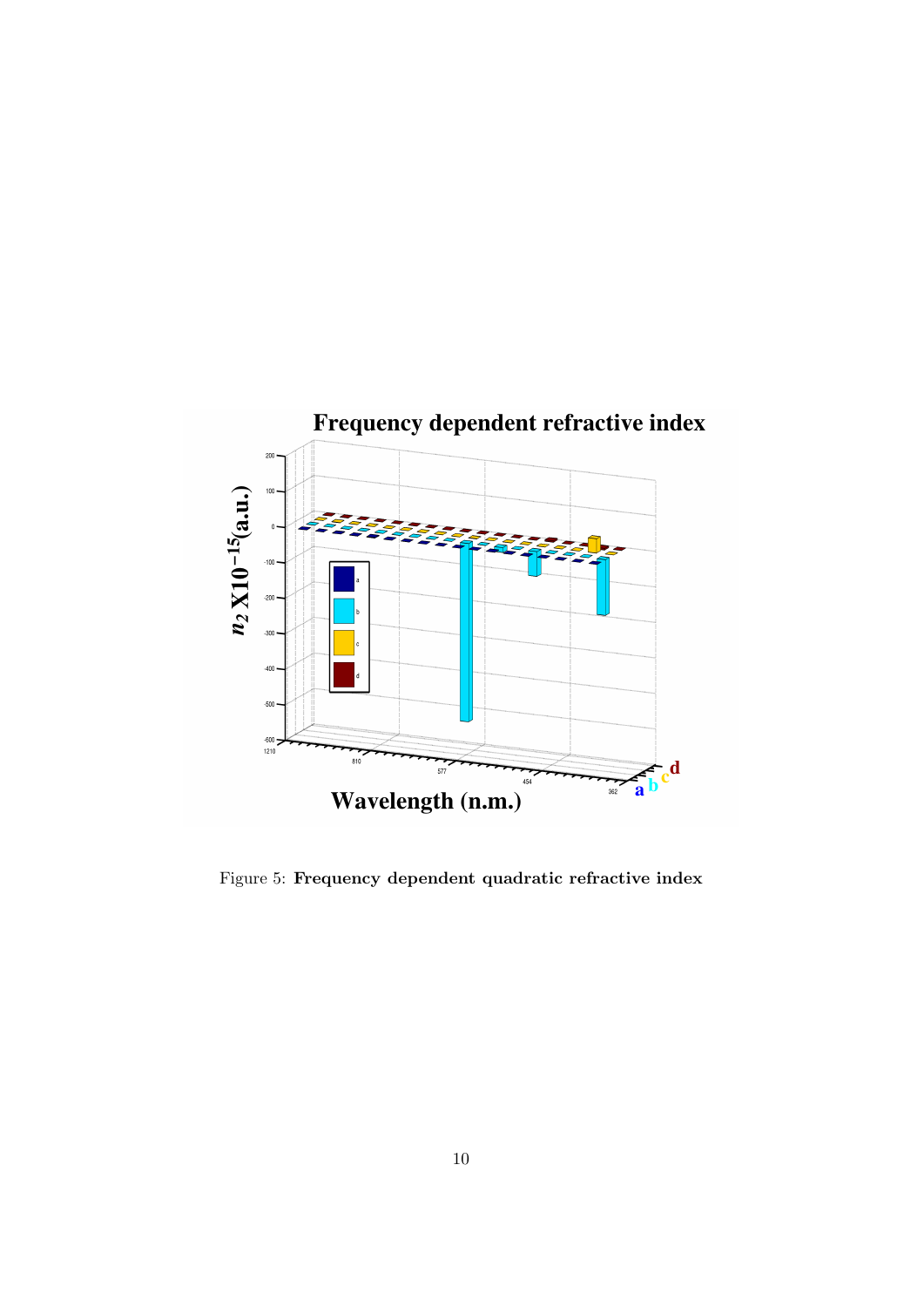| Molecule     | $\alpha_{avg}(0;0)$ | $\beta_{\ }(0;0,0)$  | $\beta_{\perp}(0;0,0)$ | $\gamma_{\parallel}(0;0,0,0)$ | $\gamma_{\perp}(0;0,0,0)$ |
|--------------|---------------------|----------------------|------------------------|-------------------------------|---------------------------|
|              | (a.u.)              | (a.u)                | (a.u)                  | (a.u)                         | (a.u)                     |
| $\mathbf{a}$ | $0.62\times10^{3}$  | $-0.12\times10^{-1}$ | $-0.40\times10^{-2}$   | $-0.45 \times 10^5$           | $-0.15 \times 10^5$       |
| h            | $0.64\times10^{3}$  | $0.18\times10^{3}$   | $0.61\times10^{2}$     | $-0.58\times10^{5}$           | $-0.19\times10^{5}$       |
| $\mathbf c$  | $0.64\times10^{3}$  | $0.76\times10^{-2}$  | $0.25 \times 10^{-2}$  | $-0.19\times10^{6}$           | $-0.63\times10^{5}$       |
| <sub>d</sub> | $0.63\times10^{3}$  | $-0.32\times10^{0}$  | $-0.11 \times 10^{0}$  | $-0.24\times10^{5}$           | $-0.81\times10^{4}$       |

<span id="page-10-0"></span>Table 2: Frequency independent average polarizability  $\alpha_{avg},$  first and second order hyper polarizability  $\beta$  and  $\gamma$ 

<span id="page-10-1"></span>Table 3: Frequency dependent average polarizability  $\alpha_{avg}$  and first order hyper polarizability  $\beta$ 

| Molecule    | $\omega$ | $\alpha_{avg}(-\omega;\omega)$ | $\beta_{\parallel}(-2\omega;\omega,\omega)$ | $\beta_{\perp}(-2\omega;\omega,\omega)$ | $\beta_{\parallel}(-\omega;\omega,0)$ | $\beta_{\perp}(-\omega; \omega, 0)$ |
|-------------|----------|--------------------------------|---------------------------------------------|-----------------------------------------|---------------------------------------|-------------------------------------|
|             | (a.u.)   | (a.u.)                         | (a.u.)                                      | (a.u.)                                  | (a.u.)                                | (a.u.)                              |
| a           | 0.045    | $0.73\times10^3$               | $0.10\times10^{T}$                          | $-0.44 \times 10^{0}$                   | $-0.42 \times 10^{0}$                 | $-0.42 \times 10^{0}$               |
|             | 0.050    | $0.85\times10^{3}$             | $-0.16 \times 10^{1}$                       | $0.93\times10^{1}$                      | $-0.20\times10^{1}$                   | $-0.23\times10^{1}$                 |
|             | 0.063    | $0.81\times10^{3}$             | $-0.55 \times 10^{1}$                       | $0.47\times10^{1}$                      | $0.64\times10^{0}$                    | $0.48\times10^{0}$                  |
|             | 0.080    | $0.13\times10^{4}$             | $-0.48\times10^{1}$                         | $0.10\times10^{2}$                      | $0.13\times10^{1}$                    | $0.12\times10^{1}$                  |
| $\mathbf b$ | 0.066    | $0.92\times10^{3}$             | $0.36\times10^{4}$                          | $-0.46 \times 10^4$                     | $-0.39\times10^{3}$                   | $-0.43\times10^{3}$                 |
|             | 0.079    | $0.58\times10^{3}$             | $0.26\times10^{6}$                          | $0.18\times10^{7}$                      | $0.20\times10^{5}$                    | $0.31\times10^{5}$                  |
|             | 0.087    | $-0.10\times10^{4}$            | $-0.25 \times 10^5$                         | $-0.18\times10^{5}$                     | $0.38\times10^{5}$                    | $0.78\times10^{5}$                  |
|             | 0.100    | $0.55\times10^{3}$             | $-0.16 \times 10^7$                         | $0.12\times10^{6}$                      | $0.22\times10^{6}$                    | $0.10\times10^{6}$                  |
|             | 0.126    | $-0.13\times10^{3}$            | $-0.35 \times 10^6$                         | $-0.65 \times 10^6$                     | $-0.65 \times 10^5$                   | $-0.12\times10^{6}$                 |
| $\mathbf c$ | 0.042    | $0.72\times10^3$               | $0.66\times10^{-1}$                         | $0.38\times10^{0}$                      | $-0.12\times10^{-1}$                  | $0.10\times10^{-2}$                 |
|             | 0.049    | $0.83\times10^{3}$             | $0.27\times10^{0}$                          | $-0.86 \times 10^{-2}$                  | $-0.84\times10^{-1}$                  | $-0.11 \times 10^{-1}$              |
|             | 0.075    | $0.98\times10^{3}$             | $0.16\times10^{1}$                          | $0.70\times10^{0}$                      | $-0.12 \times 10^{0}$                 | $-0.10\times10^{0}$                 |
|             | 0.114    | $0.75\times10^{3}$             | $0.49\times10^{0}$                          | $0.31\times10^{1}$                      | $-0.13\times10^{2}$                   | $-0.42\times10^{1}$                 |
| $\mathbf d$ | 0.037    | $0.75 \times 10^{3}$           | $0.13\times10^{1}$                          | $0.19\times10^{1}$                      | $-0.17\times10^{1}$                   | $-0.18\times10^{1}$                 |
|             | 0.056    | $0.72\times10^{3}$             | $0.73\times10^{1}$                          | $0.10\times10^{2}$                      | $0.95\times10^{0}$                    | $0.75\times10^{0}$                  |
|             | 0.067    | $0.94\times10^{3}$             | $0.18\times10^{0}$                          | $0.60\times10^{0}$                      | $0.12\times10^{1}$                    | $0.12\times10^{1}$                  |
|             | 0.091    | $0.48\times10^{3}$             | $-0.70\times10^{2}$                         | $-0.16 \times 10^3$                     | $-0.22\times10^{1}$                   | $-0.33\times10^{1}$                 |
|             | 0.116    | $0.72\times10^{2}$             | $-0.93\times10^{2}$                         | $0.74\times10^{2}$                      | $0.82\times10^{1}$                    | $-0.23\times10^{2}$                 |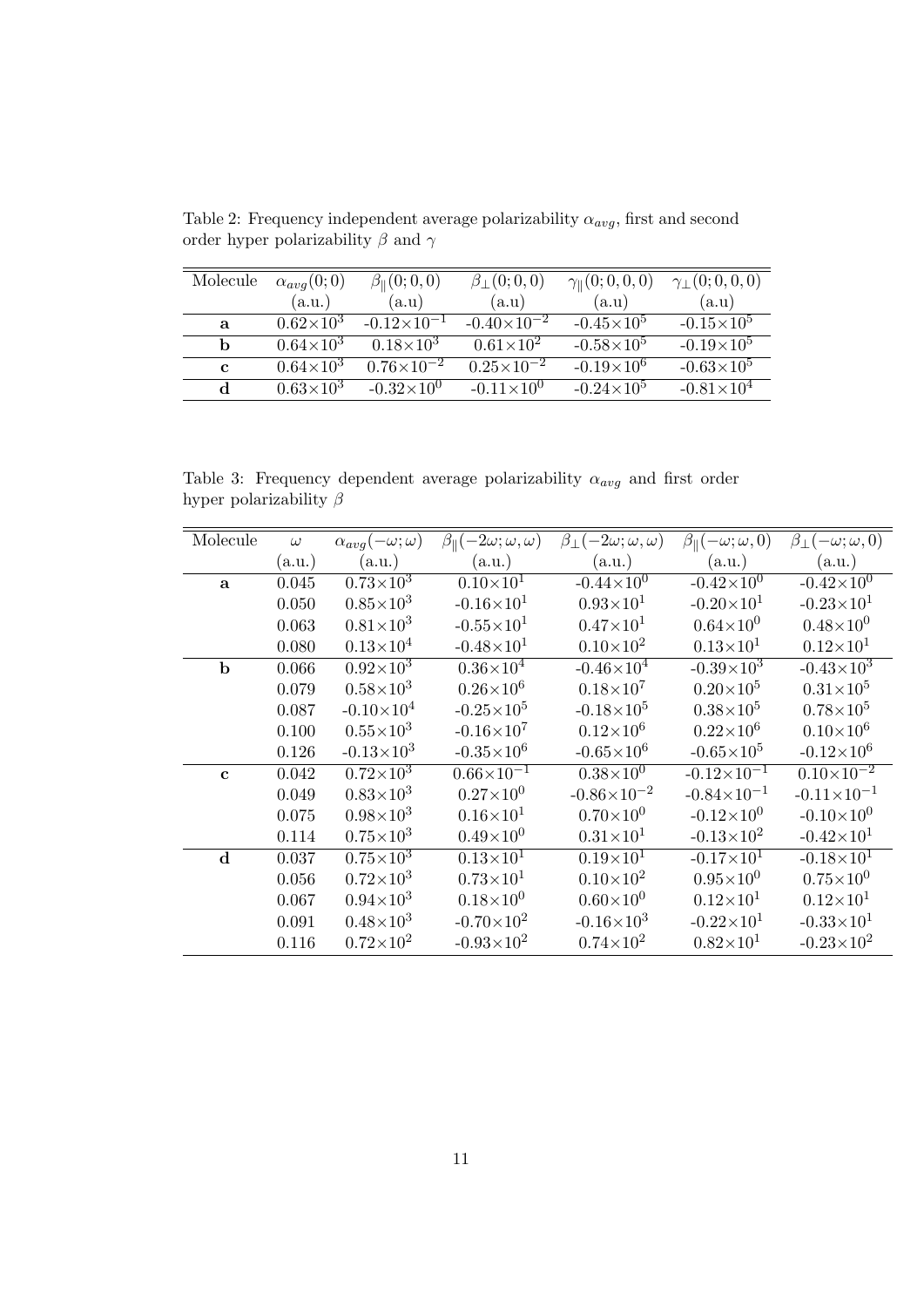| Molecule      | $\omega$ | $\gamma_{\parallel}(-2\omega;\omega,\omega,0)$ | $\gamma_{\perp}(-2\omega;\omega,\omega,0)$ | $\gamma_{\parallel}(-\omega;\omega,0,0)$ | $\gamma_{\perp}(-\omega; \omega, 0, 0)$ |
|---------------|----------|------------------------------------------------|--------------------------------------------|------------------------------------------|-----------------------------------------|
|               | (a.u.)   | (a.u.)                                         | (a.u.)                                     | (a.u.)                                   | (a.u.)                                  |
| Hexaphyrin    | 0.045    | $-0.52\times10^{6}$                            | $0.75 \times 10^7$                         | $0.18\times10^{6}$                       | $0.74\times10^{5}$                      |
|               | 0.050    | $0.77\times10^{8}$                             | $0.44\times10^{8}$                         | $0.22\times10^{7}$                       | $0.75\times10^{6}$                      |
|               | 0.063    | $0.11\times10^{7}$                             | $-0.82 \times 10^6$                        | $-0.38 \times 10^6$                      | $-0.63\times10^{5}$                     |
|               | 0.080    | $-0.13\times10^{8}$                            | $-0.85 \times 10^7$                        | $-0.15 \times 10^7$                      | $-0.61\times10^{5}$                     |
| Ni Hexaphyrin | 0.066    | $0.36\times10^{6}$                             | $-0.44 \times 10^6$                        | $-0.66\times10^{6}$                      | $-0.22\times10^{6}$                     |
|               | 0.079    | $-0.13\times10^{11}$                           | $-0.82\times10^{9}$                        | $-0.45 \times 10^7$                      | $-0.13\times10^{8}$                     |
|               | 0.087    | $-0.24 \times 10^9$                            | $0.87\times10^{9}$                         | $0.35\times10^{9}$                       | $0.92\times10^{8}$                      |
|               | 0.100    | $-0.11 \times 10^{10}$                         | $-0.25 \times 10^8$                        | $-0.44\times10^{8}$                      | $0.16\times10^{9}$                      |
|               | 0.126    | $0.34\times10^{9}$                             | $-0.45 \times 10^9$                        | $0.15\times10^{10}$                      | $0.48\times10^{9}$                      |
| Cu Hexaphyrin | 0.042    | $-0.58\times10^{7}$                            | $0.11\times10^{7}$                         | $0.22\times10^{6}$                       | $0.16\times10^{6}$                      |
|               | 0.049    | $-0.47\times10^{6}$                            | $-0.32\times10^{6}$                        | $0.11 \times 10^7$                       | $0.32\times10^{6}$                      |
|               | 0.075    | $0.34\times10^{6}$                             | $0.13\times10^{6}$                         | $-0.38\times10^{7}$                      | $-0.12 \times 10^7$                     |
|               | 0.114    | $-0.11 \times 10^9$                            | $-0.24\times10^{8}$                        | $0.42\times10^{9}$                       | $0.70\times10^{8}$                      |
| Au Hexaphyrin | 0.037    | $-0.59\times10^{7}$                            | $0.33\times10^{7}$                         | $0.65\times10^6$                         | $0.21\times10^6$                        |
|               | 0.056    | $0.11\times10^{8}$                             | $0.57\times10^{7}$                         | $-0.20\times10^{6}$                      | $-0.23 \times 10^5$                     |
|               | 0.067    | $0.40\times10^{6}$                             | $-0.40\times10^{7}$                        | $-0.48\times10^{6}$                      | $-0.81\times10^{5}$                     |
|               | 0.091    | $0.18\times10^{9}$                             | $0.74\times10^{8}$                         | $-0.26 \times 10^7$                      | $-0.74 \times 10^6$                     |
|               | 0.116    | $0.30\times10^{9}$                             | $0.12\times10^{9}$                         | $0.36\times10^{8}$                       | $0.13\times10^{8}$                      |

<span id="page-11-0"></span>Table 4: Frequency dependent average second order hyper polarizability  $\gamma$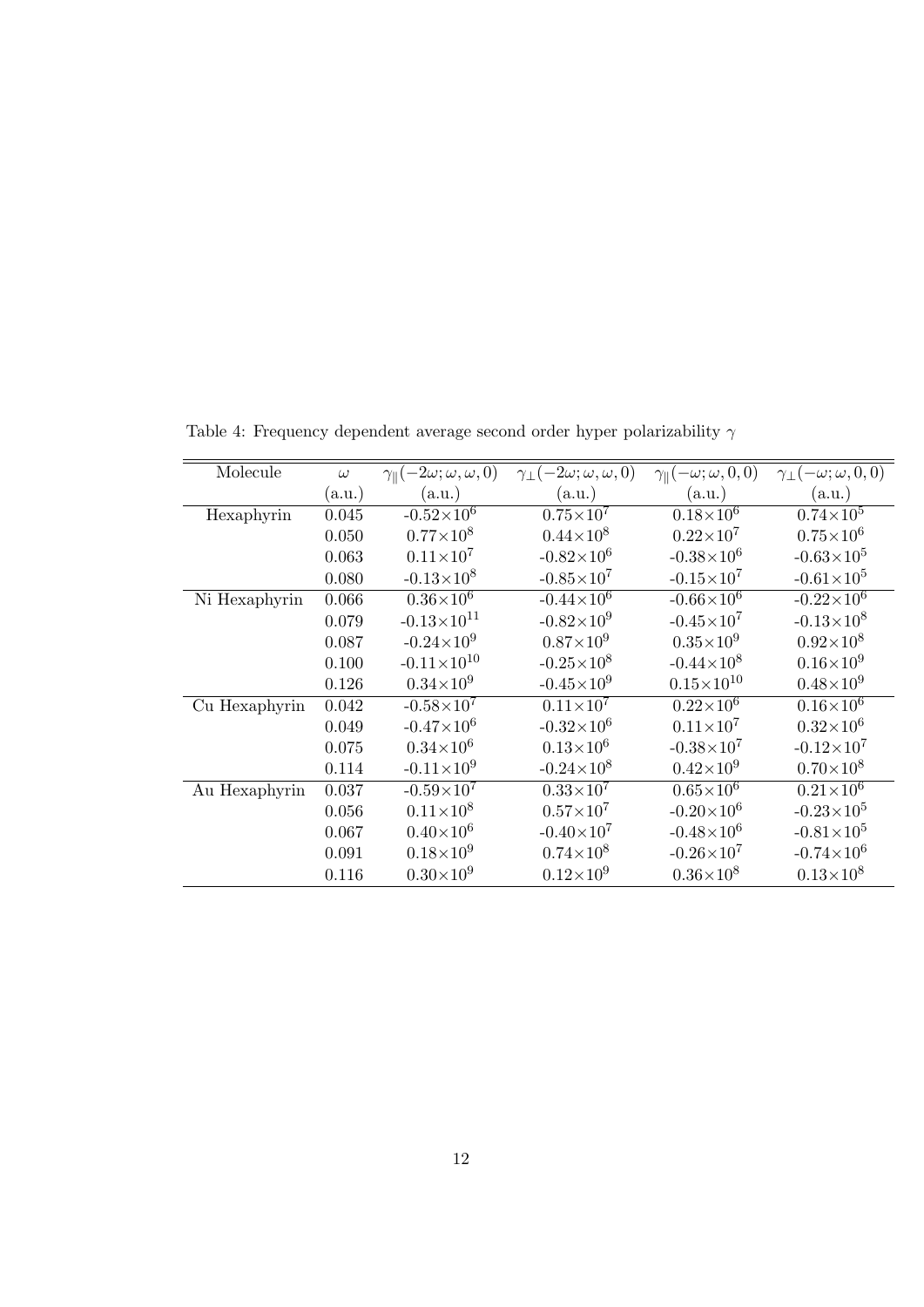| Molecule      | $\omega$ | $\gamma_{DFWM}$       | $n_2\left(\frac{cm^2}{W}\right)$ |
|---------------|----------|-----------------------|----------------------------------|
|               | (a.u.)   | (a.u.)                | (a.u.)                           |
| Hexaphyrin    | 0.045    | $-3.83 \times 10^{6}$ | $-3.17\times10^{-16}$            |
|               | 0.050    | $1.87\times10^{7}$    | $1.55\times10^{-15}$             |
|               | 0.063    | $4.99\times10^{5}$    | $4.13 \times 10^{-17}$           |
|               | 0.080    | $-4.39\times10^{6}$   | $-3.63\times10^{-16}$            |
| Ni Hexaphyrin | 0.066    | $-2.40\times10^{5}$   | $-1.98 \times 10^{-17}$          |
|               | 0.079    | $-6.07\times10^{9}$   | $-5.02\times10^{-13}$            |
|               | 0.087    | $-1.68\times10^{8}$   | $-1.39\times10^{-14}$            |
|               | 0.100    | $-8.43\times10^{8}$   | $-6.98 \times 10^{-14}$          |
|               | 0.126    | $1.90\times10^{9}$    | $1.57\times10^{-13}$             |
| Cu Hexaphyrin | 0.042    | $-3.29\times10^{6}$   | $-2.72\times10^{-16}$            |
|               | 0.049    | $1.16\times10^{6}$    | $9.60\times10^{-17}$             |
|               | 0.075    | $-3.73\times10^{6}$   | $-3.09\times10^{-16}$            |
|               | 0.114    | $4.85\times10^{8}$    | $4.01 \times 10^{-14}$           |
| Au Hexaphyrin | 0.037    | $-3.93\times10^{6}$   | $-3.25 \times 10^{-16}$          |
|               | 0.056    | $2.35\times10^{6}$    | $1.94\times10^{-16}$             |
|               | 0.067    | $1.61\times10^{6}$    | $1.33\times10^{-16}$             |
|               | 0.091    | $5.02\times10^{7}$    | $4.15\times10^{-15}$             |
|               | 0.116    | $-5.57\times10^{7}$   | $-4.61 \times 10^{-15}$          |

Table 5: Values for  $\gamma_{DFWM}$  and  $n_2 \left(\frac{cm^2}{W}\right)$  $\frac{2m^2}{W}$ 

The sign of DFWM and  $n_2$  depends on the contribution from one photon and two photon. If the two photon contribution is dominating in the nonresonant regime then the sign of DFWM and  $n_2$  will be positive and viceversa.[30](#page-16-3)

### 4 CONCLUSION

We concluded that the range of the absorption band of EPs are diverse in nature. Thus solar energy can be harvested in visible as well as near infrared region of the solar spectrum. Here we got the values for singlet to triplet gap  $(\Delta E_{ST})$  are ranging from 0.70 to 0.91 which is quite small than the normal porphyrin dimer, for normal porphyrin these values ranges from 1.52-1.69.<sup>[31](#page-16-4)</sup> Thus EPs are showing better results for  $\Delta E_{ST}$  compared to porphyrin. When we use metal center the absorption peaks are quite similar to the experimental result of EPs whose core modified with metal center. All the systems studied satisfy the first condition for SF, which can be applicable to design potential SF material to overcome theoretical SQ limit. Small  $\Delta_{ST}$  gap helps the triplet excitons to populate themselves to singlet exciton states through RISC and made possible for the fabrication of OLED. The emission spectra shows for molecule a and c the Stoke's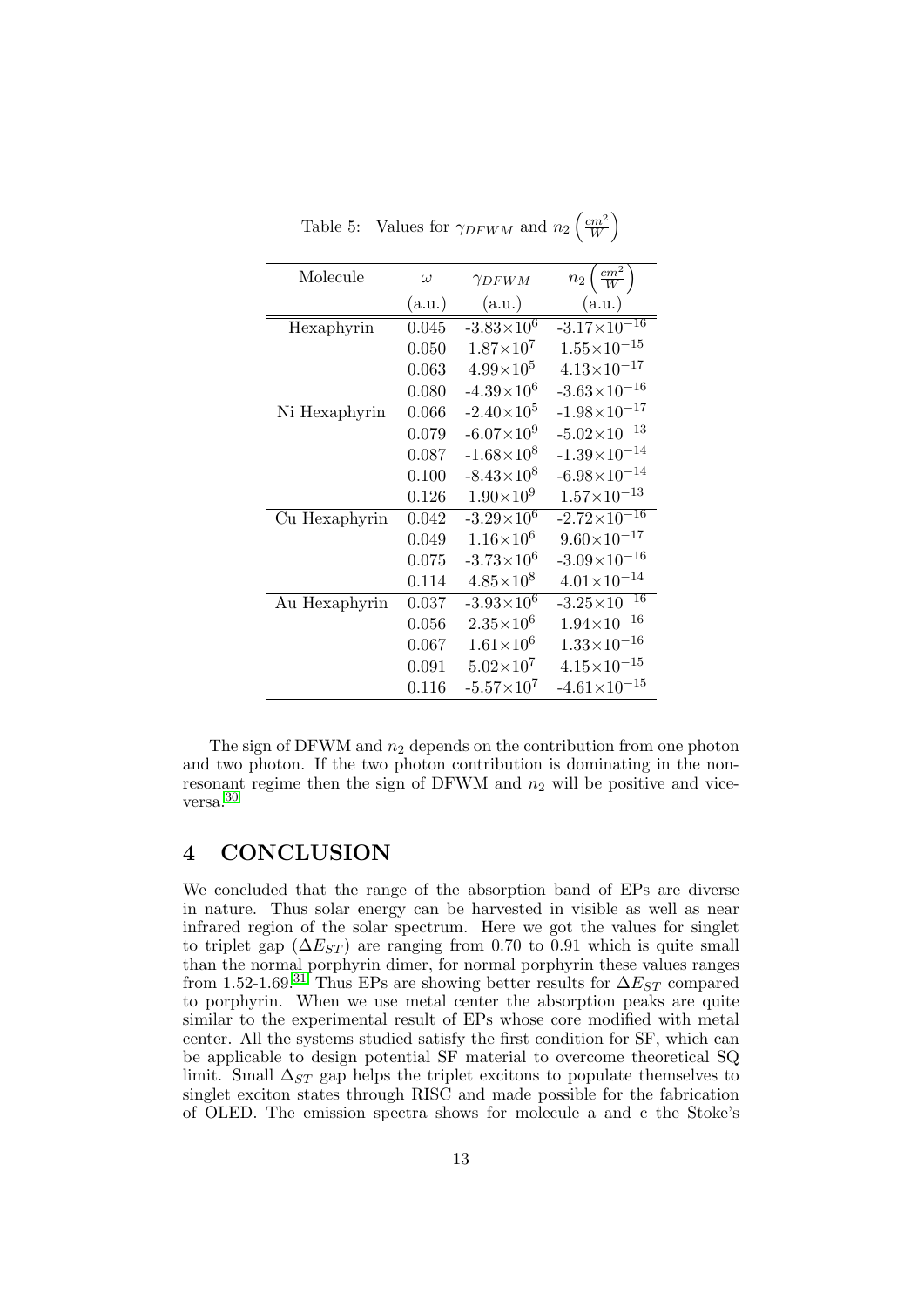shift is minimum giving rise to higher fluorescence intensity compared to molecule b and d with large Stoke's shift. The NLO properties studied shows higher order nonlinearity in hyperpolarizabilty. These properties have many applications in the field of electro-optic measurements, sensing, LASERS and many more. The quadratic non linear refractive index  $n_2$  shows both positive and negative values which indicates that for both two photon and one photon frequency the modulation of LASER intensity can be done. So we can choose the porphyrin systems for our opto-electronic and NLO calculations as these systems shows diverse application. Successful tuning of the  $\Delta_{ST}$  gap and frequency lead these materials to fabricate electro-optic miniaturizer.

### 5 ACKNOWLEDGMENT

Authors acknowledge financial support from Department of Science and Technology, Government of India through a SERB Fast-Track Grant SB/FT/CS-164/2013 and IISER Kolkata for fellowship. We also thankful to Mr. Kingsuk Mukhuti for fruitful scientific and technical discussion.

### References

- <span id="page-13-0"></span>[1] Millicent B Smith and Josef Michl. Singlet fission. Chemical reviews, 110(11):6891–6936, 2010.
- <span id="page-13-1"></span>[2] Sumit Naskar and Mousumi Das. The use of low-lying excited states of zethrene and its homologs in singlet fission within pariser-parr-pople model hamiltonian: A density matrix renormalization group study. Chemical Physics, page 110717, 2020.
- <span id="page-13-2"></span>[3] William Shockley and Hans J Queisser. Detailed balance limit of efficiency of p-n junction solar cells. Journal of applied physics, 32(3):510– 519, 1961.
- <span id="page-13-3"></span>[4] Irina Paci, Justin C Johnson, Xudong Chen, Geeta Rana, Duška Popović, Donald E David, Arthur J Nozik, Mark A Ratner, and Josef Michl. Singlet fission for dye-sensitized solar cells: Can a suitable sensitizer be found? Journal of the American Chemical Society, 128(51):16546–16553, 2006.
- <span id="page-13-4"></span>[5] J-L Oudar and DS Chemla. Hyperpolarizabilities of the nitroanilines and their relations to the excited state dipole moment. The Journal of Chemical Physics, 66(6):2664–2668, 1977.
- <span id="page-13-5"></span>[6] Seth R Marder. Organic nonlinear optical materials: where we have been and where we are going. Chemical communications, (2):131–134, 2006.
- <span id="page-13-6"></span>[7] Morten Bache, Hairun Guo, Binbin Zhou, and Xianglong Zeng. The anisotropic kerr nonlinear refractive index of the beta-barium borate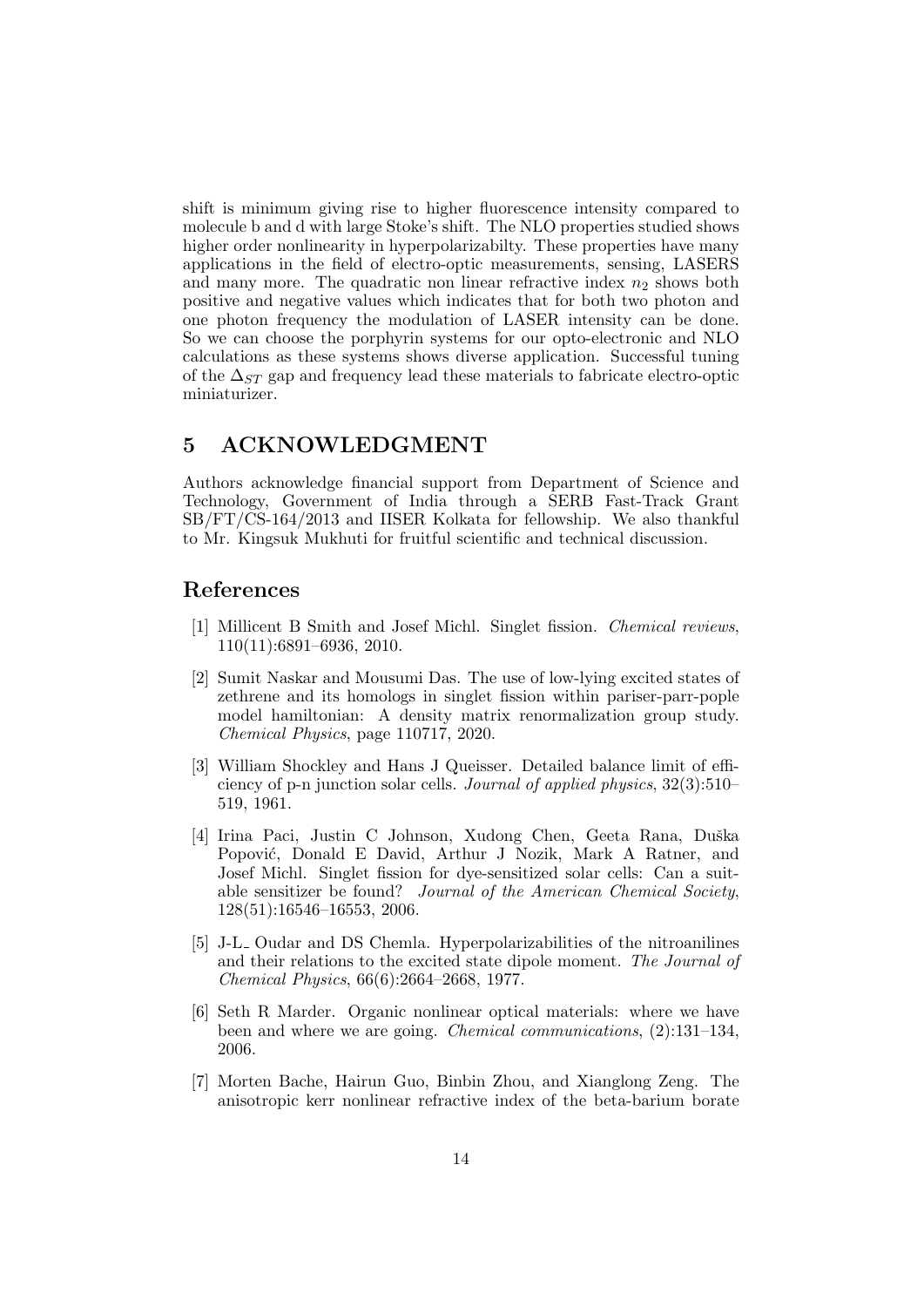$(\beta$ -bab 2 o 4) nonlinear crystal. *Optical Materials Express*, 3(3):357– 382, 2013.

- <span id="page-14-0"></span>[8] Krishnandu Makhal, Shafali Arora, Paramjit Kaur, Debabrata Goswami, and Kamaljit Singh. Third-order nonlinear optical response and ultrafast dynamics of tetraoxa [22] porphyrin (2.1. 2.1) s. Journal of Materials Chemistry C, 4(40):9445–9453, 2016.
- <span id="page-14-1"></span>[9] A Karakas, Y Ceylan, M Karakaya, M Taser, BB Terlemez, N Eren, Y El Kouari, M Lougdali, AK Arof, and B Sahraoui. Theoretical diagnostics of second and third-order hyperpolarizabilities of several acid derivatives. Open Chemistry,  $17(1):151-156$ , 2019.
- <span id="page-14-2"></span>[10] Hari Singh Nalwa, Atsushi Kakuta, and Akio Mukoh. Third-order nonlinear optical properties of a vanadyl naphthalocyanine derivative. The Journal of Physical Chemistry, 97(6):1097–1100, 1993.
- <span id="page-14-3"></span>[11] M Drobizhev, A Karotki, M Kruk, N Zh Mamardashvili, and A Rebane. Drastic enhancement of two-photon absorption in porphyrins associated with symmetrical electron-accepting substitution. Chemical physics letters, 361(5-6):504–512, 2002.
- <span id="page-14-4"></span>[12] Simil Thomas, YA Pati, and S Ramasesha. Linear and nonlinear optical properties of expanded porphyrins: A dmrg study. The Journal of Physical Chemistry A, 117(33):7804–7809, 2013.
- <span id="page-14-5"></span>[13] RA Ganeev, IA Kulagin, AI Ryasnyanskii, RI Tugushev, and T Usmanov. The nonlinear refractive indices and nonlinear third-order susceptibilities of quadratic crystals. Optics and Spectroscopy, 94(4):561– 568, 2003.
- <span id="page-14-6"></span>[14] M. J. Frisch, G. W. Trucks, H. B. Schlegel, G. E. Scuseria, M. A. Robb, J. R. Cheeseman, G. Scalmani, V. Barone, B. Mennucci, G. A. Petersson, H. Nakatsuji, M. Caricato, X. Li, H. P. Hratchian, A. F. Izmaylov, J. Bloino, G. Zheng, J. L. Sonnenberg, M. Hada, M. Ehara, K. Toyota, R. Fukuda, J. Hasegawa, M. Ishida, T. Nakajima, Y. Honda, O. Kitao, H. Nakai, T. Vreven, J. A. Montgomery, J. E. Peralta Jr., F. Ogliaro, M. Bearpark, J. J. Heyd, E. Brothers, K. N. Kudin, V. N. Staroverov, R. Kobayashi, J. Normand, K. Raghavachari, A. Rendell, J. C. Burant, S. S. Iyengar, J. Tomasi, M. Cossi, N. Rega, J. M. Millam, M. Klene, J. E. Knox, J. B. Cross, V. Bakken, C. Adamo, J. Jaramillo, R. Gomperts, R. E. Stratmann, O. Yazyev, A. J. Austin, R. Cammi, C. Pomelli, J. W. Ochterski, R. L. Martin, K. Morokuma, V. G. Zakrzewski, G. A. Voth, P. Salvador, J. J. Dannenberg, S. Dapprich, A. D. Daniels, ´'O. Farkas, J. B. Foresman, J. V. Ortiz, J. Cioslowski, and D. J. Fox. G09 gaussian inc. Wallingford, CT, 2009.
- <span id="page-14-7"></span>[15] Axel D Becke. Density-functional exchange-energy approximation with correct asymptotic behavior. Physical review A, 38(6):3098, 1988.
- <span id="page-14-8"></span>[16] Chengteh Lee, Weitao Yang, and Robert G Parr. Development of the colle-salvetti correlation-energy formula into a functional of the electron density. Physical review B, 37(2):785, 1988.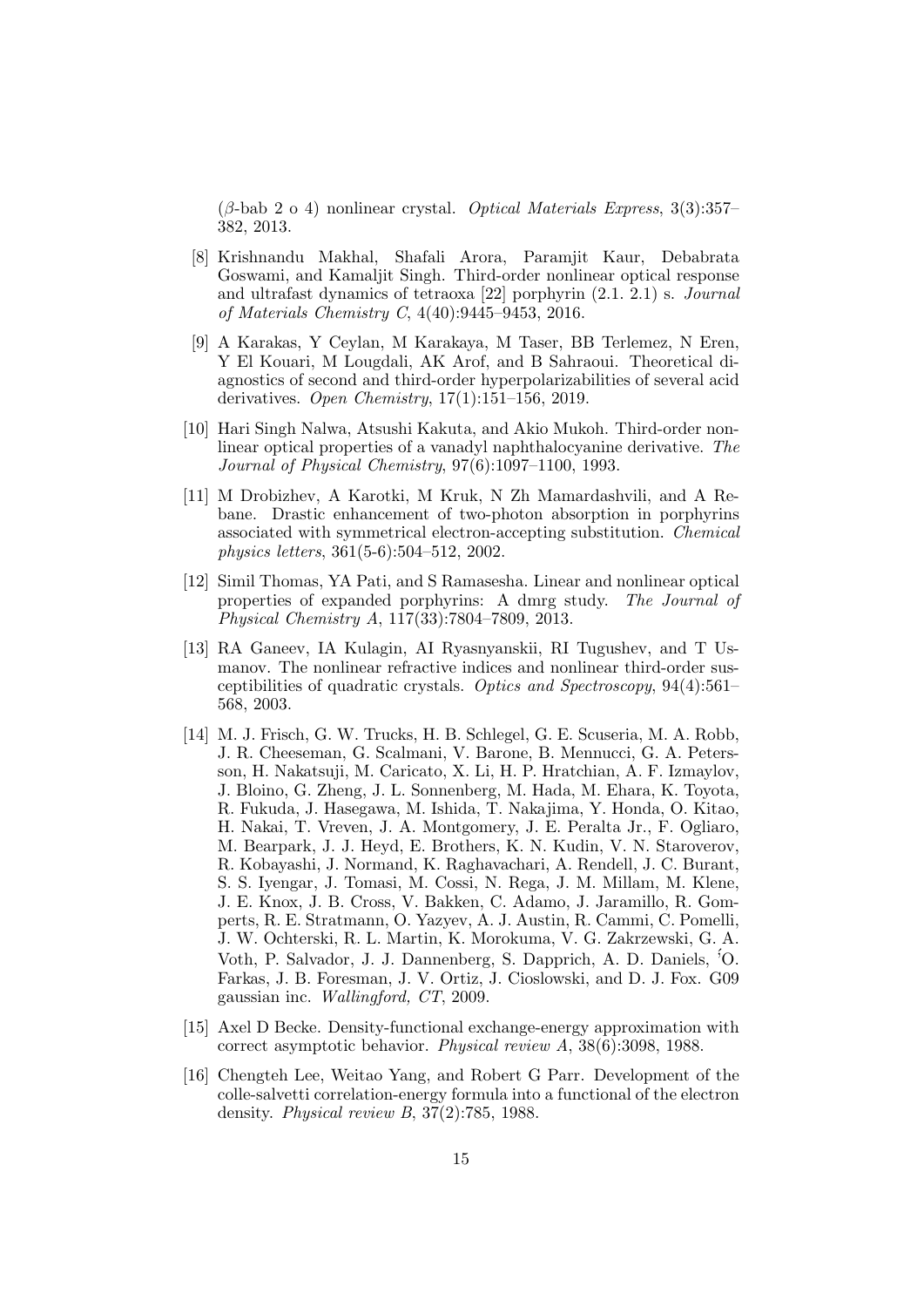- <span id="page-15-0"></span>[17] Erich Runge and Eberhard KU Gross. Density-functional theory for time-dependent systems. Physical Review Letters, 52(12):997, 1984.
- <span id="page-15-1"></span>[18] Maryam Tarazkar, Dmitri A Romanov, and Robert J Levis. Theoretical study of second-order hyperpolarizability for nitrogen radical cation. Journal of Physics B: Atomic, Molecular and Optical Physics, 48(9):094019, 2015.
- <span id="page-15-2"></span>[19] David P Shelton and Julia E Rice. Measurements and calculations of the hyperpolarizabilities of atoms and small molecules in the gas phase. Chemical Reviews, 94(1):3–29, 1994.
- <span id="page-15-3"></span>[20] Xing-Yu Li, Cai-Rong Zhang, You-Zhi Wu, Hai-Min Zhang, Wei Wang, Li-Hua Yuan, Hua Yang, Zi-Jiang Liu, and Hong-Shan Chen. The role of porphyrin-free-base in the electronic structures and related properties of n-fused carbazole-zinc porphyrin dye sensitizers. International journal of molecular sciences, 16(11):27707–27720, 2015.
- <span id="page-15-4"></span>[21] Shohei Saito and Atsuhiro Osuka. Expanded porphyrins: intriguing structures, electronic properties, and reactivities. Angewandte Chemie International Edition, 50(19):4342–4373, 2011.
- <span id="page-15-5"></span>[22] Aswani Yella, Hsuan-Wei Lee, Hoi Nok Tsao, Chenyi Yi, Aravind Kumar Chandiran, Md Khaja Nazeeruddin, Eric Wei-Guang Diau, Chen-Yu Yeh, Shaik M Zakeeruddin, and Michael Grätzel. Porphyrinsensitized solar cells with cobalt (ii/iii)–based redox electrolyte exceed 12 percent efficiency. science, 334(6056):629–634, 2011.
- <span id="page-15-6"></span>[23] Sumit Naskar and Mousumi Das. Singlet and triplet excited state energy ordering in cyclopenta-fused polycyclic aromatic hydrocarbons (cp-pahs) suitable for energy harvesting: An exact model and tddft study. ACS Omega, 2(5):1795–1803, 2017.
- <span id="page-15-7"></span>[24] Hirotaka Mori, Takayuki Tanaka, Sangsu Lee, Jong Min Lim, Dongho Kim, and Atsuhiro Osuka. meso–meso linked porphyrin–[26] hexaphyrin–porphyrin hybrid arrays and their triply linked tapes exhibiting strong absorption bands in the nir region. *Journal of the Amer*ican Chemical Society, 137(5):2097–2106, 2015.
- [25] Tomoki Yoneda, Taeyeon Kim, Takanori Soya, Saburo Neya, Juwon Oh, Dongho Kim, and Atsuhiro Osuka. Conformational fixation of a rectangular antiaromatic [28] hexaphyrin using rationally installed peripheral straps. Chemistry–A European Journal, 22(13):4413–4417, 2016.
- <span id="page-15-8"></span>[26] Tae Kyu Ahn, Jung Ho Kwon, Deok Yun Kim, Dae Won Cho, Dae Hong Jeong, Seong Keun Kim, Masaaki Suzuki, Soji Shimizu, Atsuhiro Osuka, and Dongho Kim. Comparative photophysics of [26]-and [28] hexaphyrins (1.1. 1.1. 1.1): Large two-photon absorption cross section of aromatic [26] hexaphyrins (1.1. 1.1. 1.1). Journal of the American Chemical Society, 127(37):12856–12861, 2005.